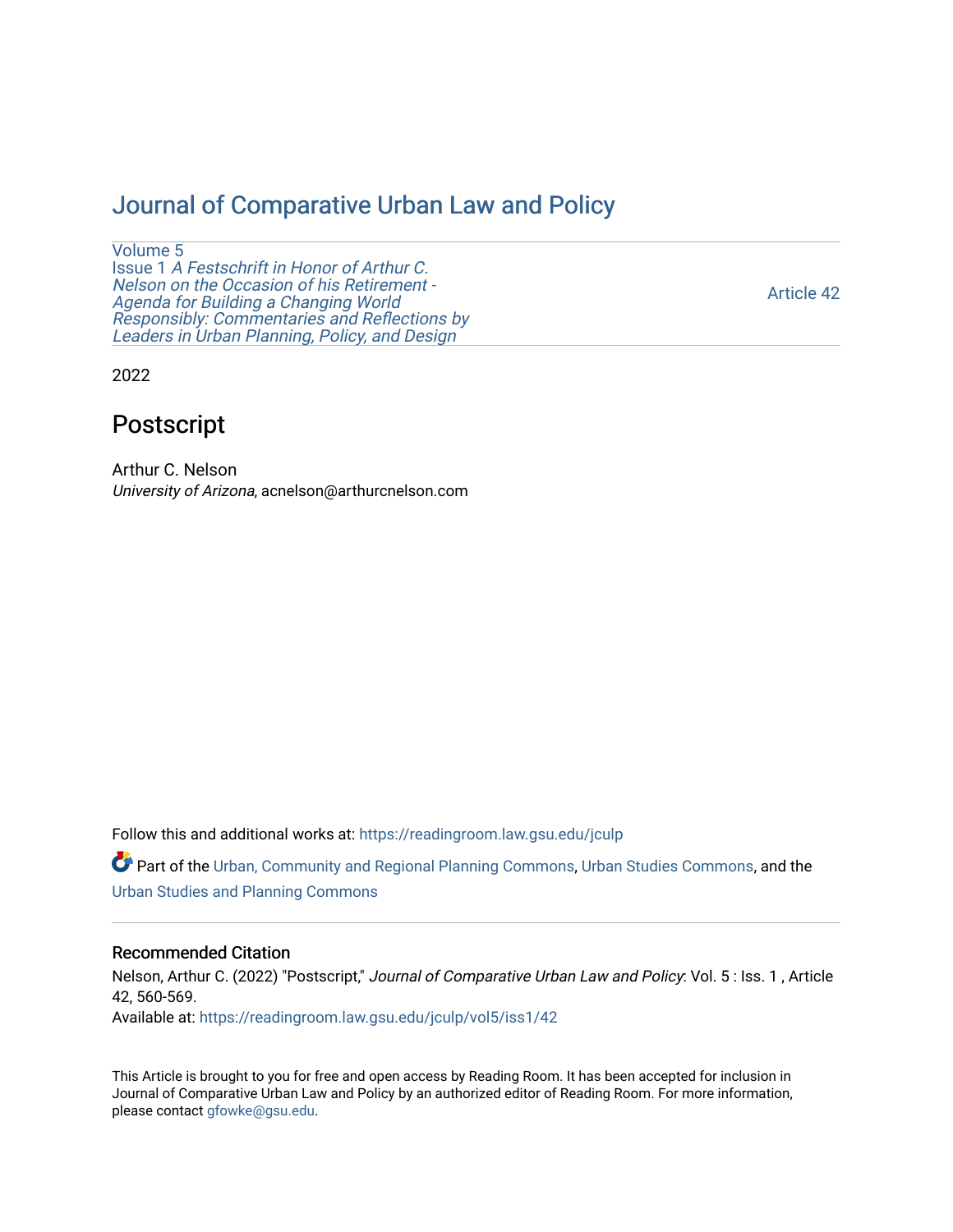# POSTSCRIPT

I am grateful to the School of Landscape Architecture and Planning at the University of Arizona for sponsoring this Festschrift and to the Georgia State University Law School's Journal of Comparative Urban Law and Policy for publishing it. I insisted, however, that they make it a celebration of my mentors, colleagues, and students. Hence, its theme is AGENDA FOR BUILDING A CHANGING



WORLD RESPONSIBLY: COMMENTARIES AND REFLECTIONS BY LEADERS IN URBAN PLANNING, POLICY, AND DESIGN.

Why "responsibly?" The world is changing constantly through the decisions of billions of people each day. In my field of planning, this occurs when land is changed from one use to another. They are driven by the desire by those making the change to maximize benefits regardless of the consequent effects on society and the environment. To be responsible in this context is to make decisions about the use of land that advance the well-being of people, the economy, and the planet. These are the pillars of sustainability—a product of responsible decision

making. I could not be more pleased with the calls for change published in this issue, not to mention the strategies presented for effecting it. The Festschrift also allows me to reflect on the past half century of service to my profession and the academy.

As a senior in urban studies at Portland State University in 1972, I joined two graduate students as interns on the Oregon legislature's Joint Committee on Land Use. It wrote Senate Bill 100—adopted in 1973—creating Oregon's pioneering statewide land use planning system. Our role was to interview local planning directors and elected officials in rural Oregon to understand why the state's earlier statewide planning attempt, Senate Bill 10, was not effective. While those officials endorsed planning, they also made it clear that without state mandates, planning would continue to be ineffective in rural Oregon if not throughout the state. Senator Hector McPherson, primary sponsor of the bill, listened to us carefully, because SB 100 needed a suite of enforcement mechanisms to ensure compliance. One of those, preventing new development until plans were approved by a state agency, became key to its implementation. In 2013, on the  $40<sup>th</sup>$ anniversary of Senate Bill 100, I was invited to make a presentation to the Oregon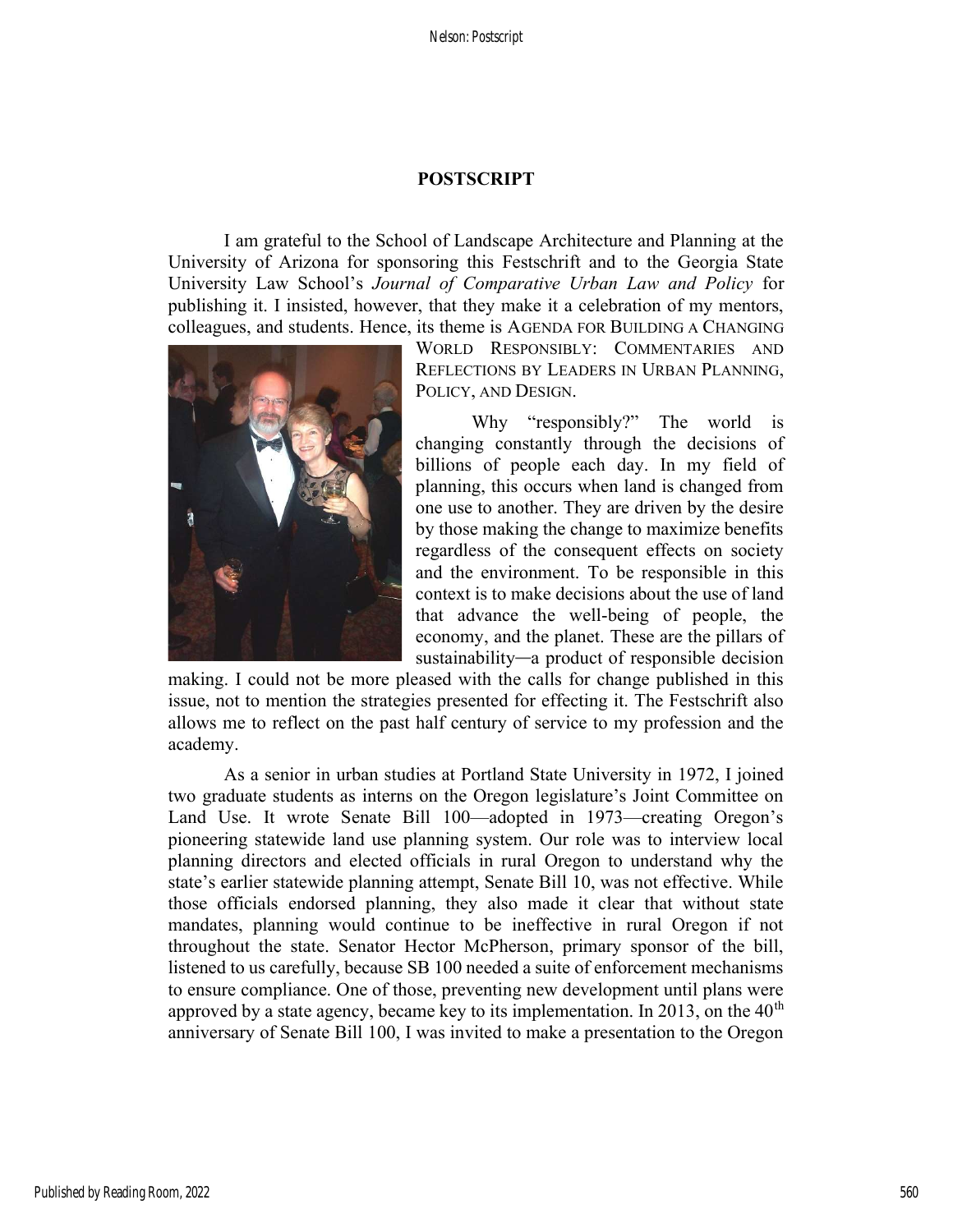Land Conservation and Development Commission to share my scholarly research into the effectiveness of Oregon's planning policies. Sen. McPherson was present.

My primary field of planning addresses future needs and implements policies designed to help guide communities accordingly. My experiences as a student, a planner—including as a planning director, a consultant, and a litigant in Oregon are the foundation of much of my research, scholarly work, and service. From the beginning of my involvement in Oregon's land use planning system, I was impressed with efforts by developers, environmentalists, and local officials to write laws and rules that require plans be designed and implemented to meet all development needs in a manner that also protects valuable landscapes. It has done this remarkably well overall. These experiences framed my approach to helping Georgia craft its planning policies, as well as aiding Florida—as its chief expert witness during the 1980s and 1990s—in challenging local plans the state argued were inconsistent with its Growth Management Act.

As a small-scale developer (with a portfolio including affordable housing) and consultant to developers (including mixed-use and attainable housing projects), I am also sensitive to property rights and adjudicative processes. I learned early that planning is all about allocating and then protecting property rights. Without a planning process that defines property rights, they are only ephemeral and from a legal perspective may not even exist.

Another planning field of mine is the analysis of development externalities which can be both positive and negative. Planning processes tend to focus on minimizing adverse land use interactions. Denying or conditioning land use change, however, runs counter to ideological principles advanced by libertarians, among others. According to their ideology, government must defer to individuals' right to use land as they wish regardless of the resultant harms imposed on others.<sup>1</sup> Of course as I noted above, property rights do not exist until policy processes specify what they are. When proposals are made to change the use of land, courts allow government to require mitigation of known harms associated with that change. But this begs the question of knowing the true nature and extent of those harms, especially those that transcend generations. A key tenet of planning is thus to err on protecting the right of future generations to benefit from resources that may be compromised through decisions made today.

Furthermore, planning includes the messy work of choreographing resources to meet often competing interests. This has two main features: the allocation of resources needed to achieve various goals during a given planning

<sup>&</sup>lt;sup>1</sup> An extension of libertarian philosophy was seen during the COVID-19 pandemic in which people claimed it was their individual right not to wear masks or be vaccinated thus enabling their infections to harm or kill others.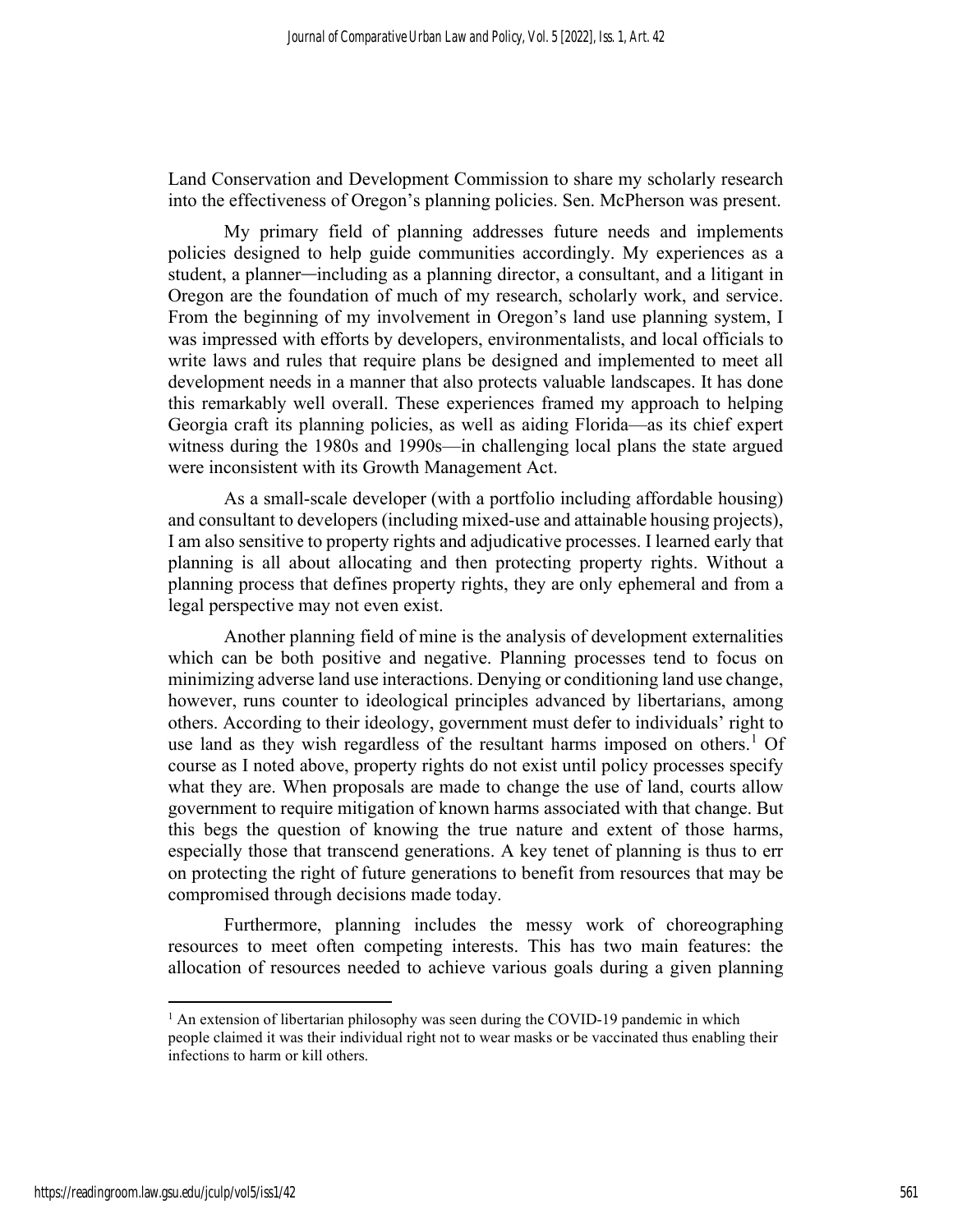horizon and permitting no more development than needed to meet market demand so as to ensure efficient use of resources. The latter is an under-appreciated role of planning that I focus on next.

In the early 1980s, then President Ronald Reagan persuaded Congress to change federal tax laws so as to induce the market to build more real estate projects than needed to meet market demand. This led to the collapse of much of the savings and loan industry in the late 1980s, triggering the recession of the early 1990s. Then, as if we learned nothing from this federal policy failure, the housing market produced more homes than needed during the 2000s, leading to the Great Recession. Despite having tools at their disposal, various federal agencies did nothing to intervene in the market to prevent or correct for residential overproduction. By the late 2000s, millions of homes were being foreclosed and financial institutions were collapsing. Since the beginning of the last century, only the Great Depression inflicted more economic harm on more people.

Why did the market produce more development than needed? After all, a key principle of conservative economic ideology is that financial and other institutions will prevent their own demise as they act in their own self-interest. This is exactly what did not happen, however, in the 1980s when excess commercial property development led to the demise of much of the savings and loan industry and in the 2000s when excess residential property development led to the demise of many financial institutions, including some very large ones. When pressed by Congress in 2008, Alan Greenspan, then immediate past chair of the Federal Reserve Board, which had many tools available to reduce if not prevent overbuilding, admitted:

I made a mistake in presuming that the self-interests of organizations, specifically banks and others, were such that they were best capable of protecting their own shareholders and their equity in the firms. … Those of us who have looked to the self-interest of lending institutions to protect shareholders' equity, myself included, are in a state of shocked disbelief. $2$ 

Which brings me to the role of planning in the scheme of the nation's economy. Allow me to assert that if federal, state, and local policymakers—and even development and financial interests—were guided by planners in ways outlined below, perhaps we might not have had the savings and loan crash of the 1980s and the Great Recession of the 2000s. There is good evidence to make this claim. But first consider the prophetic words of then Berkeley planning professor David E. Dowall in 1986, before the savings and loan crash materialized:

<sup>&</sup>lt;sup>2</sup> Edmund L. Andrews, Greenspan Concedes Error on Regulation, *The New York Times*, October

<sup>23, 2008,</sup> retrieved from https://www.nytimes.com/2008/10/24/business/economy/24panel.html.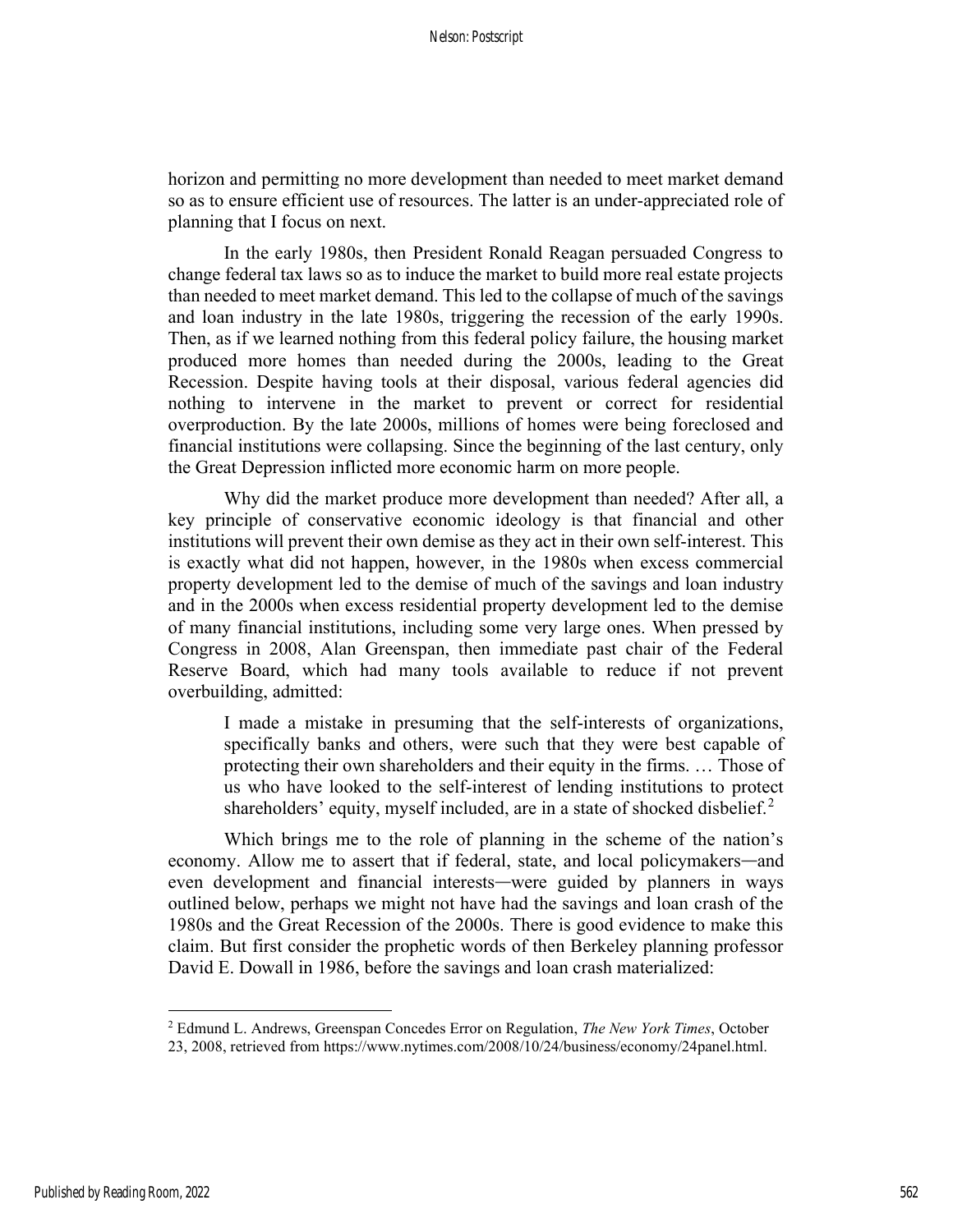… by the time you read this piece it will be commonly accepted that the nation's office markets are financial basket cases. It seems that we again have wildly overbuilt real estate, this time in office buildings. The last time, in 1974-75, it was condominiums.  $3\overline{ }$ 

He goes on to outline serious consequences communities face due to overbuilding, such as: empty buildings that blight surrounding uses and undercut viable markets; inflated demand for public facilities meaning more facilities will need to be built than needed thereby increasing costs on everyone; and empty buildings may bankrupt developers, forcing them to breach agreements with local governments. Dowall concludes: "… it (is) clear that developers and lenders are abdicating their responsibility to exercise stewardship over the real estate market."<sup>4</sup>

Greenspan admitted as much 22 years later.

Noting planners' role in reviewing development proposals for their consistency with local plans and codes, Dowall recommends including assessing the market demand and financial feasibility of those proposals.

What he did not anticipate was the magnitude of federal taxpayer intervention in the 1980s to bail out financial institutions strapped with excess debt because of overbuilt real estate. This gave rise to "moral hazard," in which financial institutions learned that they could hedge their bad investment decision bets because federal taxpayers would bail them out.<sup>5</sup> Of course, the next real estate crash after the one predicted by Dowall was the largest since the Great Depression.

However, harms associated with overbuilding during the 1980s and 2000s varied between states. Research has shown that those states where permitted development was closer to meeting market demand fared far better than states lacking such discipline.<sup>6</sup> The reason is that those states had a tradition of using planning systems to better match development supply with market demand.<sup>7</sup> In effect, planning in those states worked as a safety valve to prevent or at least soften overbuilding and its economic consequences. Unfortunately, the cruel irony is that

<sup>&</sup>lt;sup>3</sup> David E. Dowall (1986) Planners and Office Overbuilding, Journal of the American Planning Association, 52(2) 131.

<sup>4</sup> Id. Dowall at 132.

<sup>&</sup>lt;sup>5</sup> Juan Flores Zendejas, Norbert Gaillard, and Rick Michalek. Moral Hazard: A Financial, Legal, and Economic Perspective, Routledge (2021).

<sup>6</sup> Arthur C. Nelson, John Travis Marshall, Julian Conrad Juergensmeyer, and James C. Nicholas, Market Demand-Based Planning and Permitting, American Bar Association (2017).

 $7$  To be sure, at the other end of the spectrum are states that permit less development than needed to meet market needs.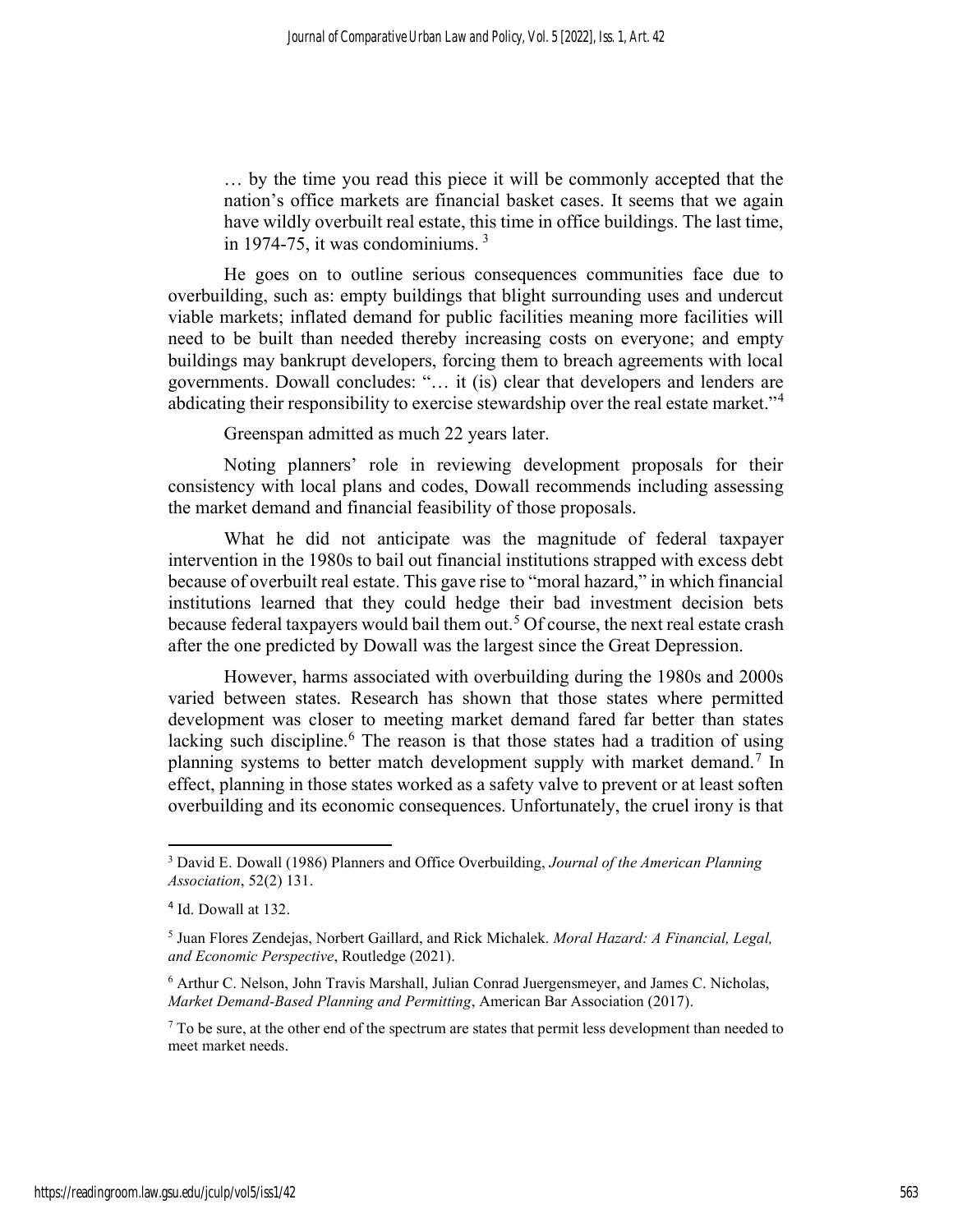taxpayers of those responsible states saw their tax dollars used to subsidize bailouts for irresponsible ones.

Going forward, how can planning protect both financial institutions and taxpayers—and incidentally the American economy? The imminent economist Marion Clawson offered this insight back in 1971:

If planning, zoning, and subdivision were firm—enforceable and enforced—then the area available at any one time for each kind of use would bear some relationship to the need for land for this use. ... but no more. (Emphasis added.) $8$ 

Which leads me to advocate that planning as an institution is ripe for a reorientation toward what I call **Smart Planning**. At its heart, smart planning is about addressing the needs of people consistent with six aspirational goals that I outline below. It begins with identifying current and future development needs for all land uses which is then matched with an assessment of current conditions and an inventory of community assets judged on their ability to meet current and future needs. This is followed by coordinating the availability of land and other resources to meet those needs. In my experience, I've seen communities choose to not meet development needs—often by refusing to expand housing choices—even when those needs are known and can be accommodated. The result is the over-allocation of resources for some types of development, the under-allocation of resources for others, and higher taxes and fees on everyone because expensive infrastructure is rendered less efficient. This is not smart planning.

Smart planning would reframe smart growth principles<sup>9</sup> and go beyond growth management<sup>10</sup> to focus on these six aspirational goals:

- Provide public and common goods;
- Maximize the use of existing and new infrastructure to minimize costs;
- Maximize positive land use interactions and minimize negative ones;

<sup>&</sup>lt;sup>8</sup> Marion Clawson, Suburban Land Conversion in the United States: An Economic and Governmental Process, Routledge (1971), 109.

<sup>&</sup>lt;sup>9</sup> See Environmental Protection Agency, *About Smart Growth*, retrieved January 29, 2022, from https://www.epa.gov/smartgrowth/about-smart-growth. See About Smart Growth, Environmental Protection Agency, retrieved January 29, 2022, from https://www.epa.gov/smartgrowth/aboutsmart-growth.

<sup>&</sup>lt;sup>10</sup> Arthur C. Nelson and James B. Duncan, *Growth Management Principles and Practice*, Routledge (1995). Although many of the aspirational goals were introduced in this book, I have refined them and added others.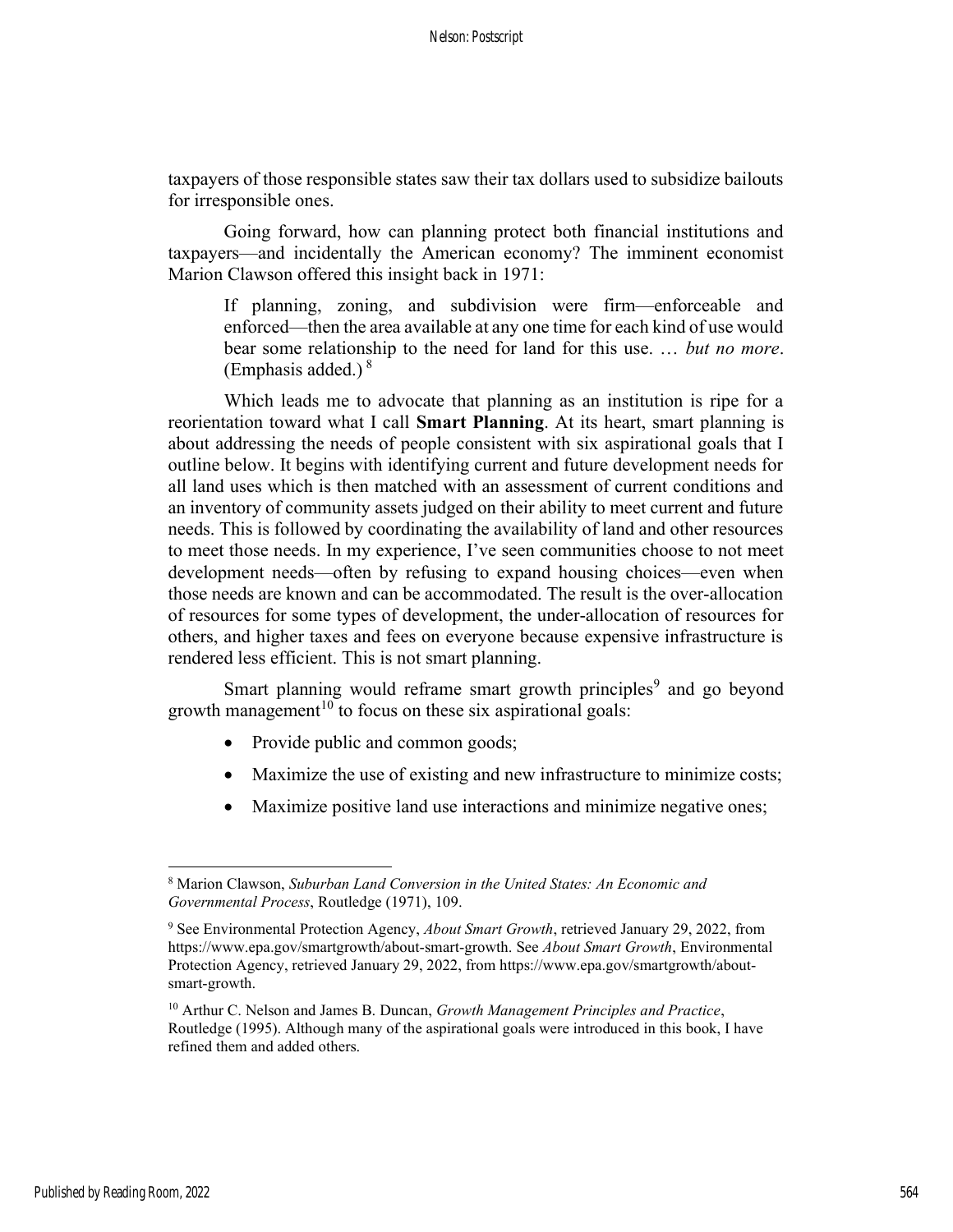- Equitably distribute the benefits and burdens of change;
- Elevate the quality of life; and
- Preserve choices for future generations.

Overarching these aspirational goals is the engagement of citizens in the planning process. This means going outside the meeting hall—which is often dominated by NIMBY (not-in-my-backyard) interests—directly into the multiple communities that comprise the constituencies of local government. Allow me to summarize the aspirational goals.

## PROVIDE PUBLIC AND COMMON GOODS

Smart planning provides and ideally enhances public and common goods.

Public goods are those deemed by a society to be important to advancing its well-being. They are non-rival, meaning that no matter how many people may use them, no one is deprived of their benefits. They are also non-excludable, meaning that no one can be deprived of their use through user fees, quotas, or other limitations. National defense is one example, as are lighthouses, streetlights, clean air, and knowledge. In local land use planning, examples of public goods are scenic views and vistas, and historically, culturally, and scientifically important sites and landscapes, among others. Many tools are available to provide these local public goods such as taxes and other revenues to acquire and maintain them, and regulation to preserve their benefits.

Common goods are non-excludable, meaning no one can be deprived of their use, but they are rivalrous, meaning that if more people use them than is sustainable, everyone is harmed.<sup>11</sup> In planning, examples of common goods are public roads, public parks, public safety, and public schools, among others.<sup>12</sup> Taxes, user fees, quotas, and regulation help provide them as well as prevent their overuse.

A challenging part of planning is addressing land that confers both public and private goods, such as farmland, forestland, rangeland, and related landscapes. While agricultural land uses have classically had the characteristics of private goods, they also produce such public goods as: wildlife habitat and biodiversity; protection of natural resources including soil, water, and air quality; pollination of crops; flood control and extreme weather mitigation; carbon storage; and human physical and mental well-being, among others.

<sup>&</sup>lt;sup>11</sup> See Garrett Hardin, The Tragedy of the Commons, Science 162(3859): 1243-1248 (1968).

 $12$  Many of these goods can be provided by the private sector and the use of some can be managed through pricing schemes such as toll roads, congestion pricing, and use fees. Their provision, financing, and management is based on public policy choices.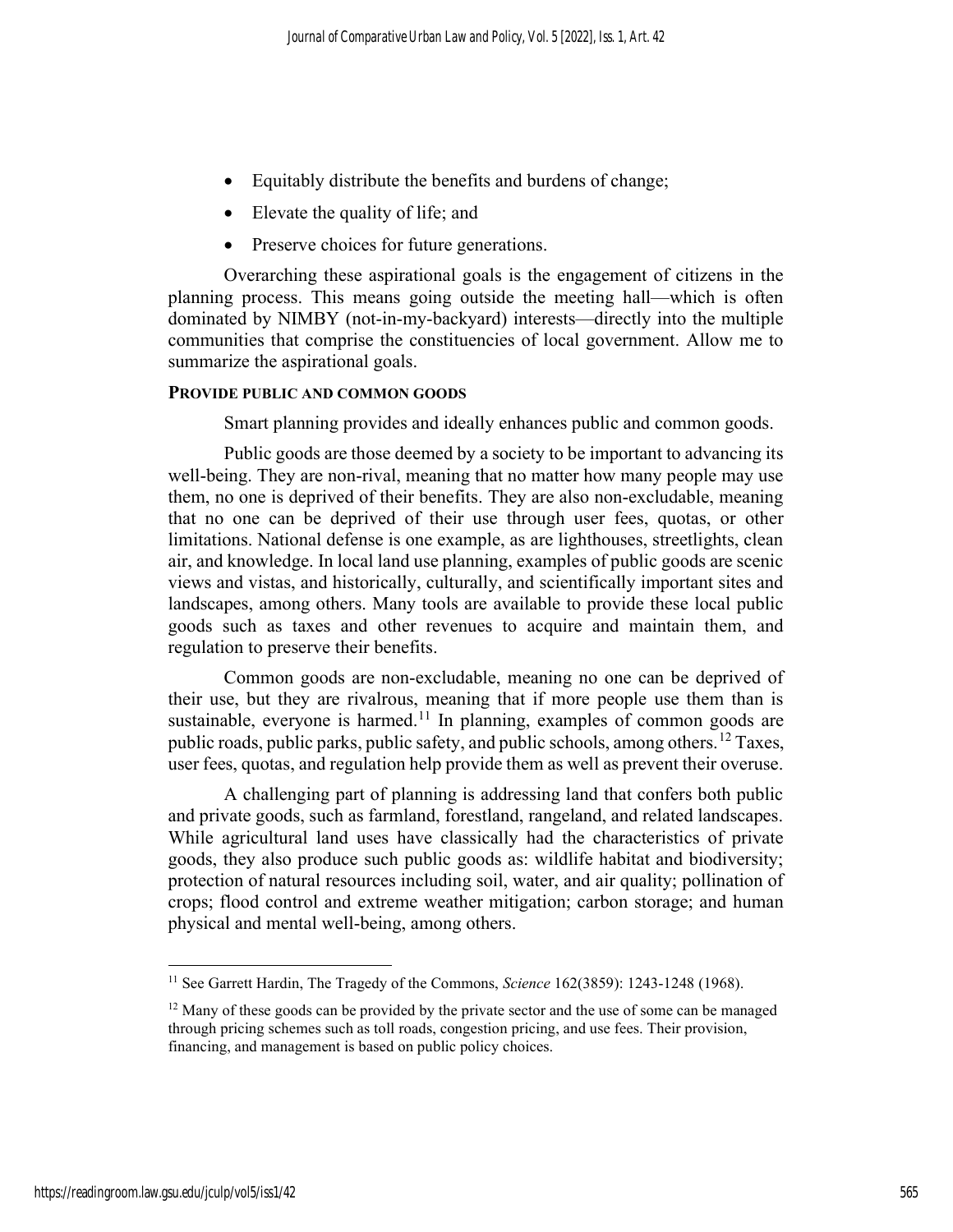Smart planning identifies those public and common goods the community decides it wants to provide and determines how they will be delivered. Smart planning then allocates resources and guides development patterns, usually through regulation, to achieve this goal. Doing so often adds value to new development that can be leveraged into new resources to help provide those and other public and common goods.

#### MAXIMIZE THE USE OF EXISTING AND NEW INFRASTRUCTURE TO MINIMIZE COSTS

Infrastructure is expensive to construct and maintain. All too often, local governments arrange their land use patterns to underuse infrastructure, thereby raising costs on everyone. For instance, if a road has the capacity to serve 10,000 homes in an area, zoning to limit homes to half that number means road costs per home are doubled. I know of situations where the reconstruction of older roads in low-density neighborhoods costs more than several decades worth of property taxes generated by all the homes in that neighborhood combined. At sufficient density, along with smart infrastructure financing programs, resources would be available to build and maintain infrastructure over the long term. Short of this, maintenance is deferred, and higher costs are usually incurred in the future. In some cases, the high cost of paying for deferred maintenance requires cutting local budgets for public safety, parks and recreation, and other services. Smart planning maximizes the use of new and existing infrastructure, which reduces present and future public costs. Savings can be used to help finance other government goods and services, including economic development, or reduce taxes and fees, or various combinations.

# MAXIMIZE POSITIVE LAND USE INTERACTIONS AND MINIMIZE NEGATIVE ONES

Zoning was invented in large part to separate land uses deemed incompatible with one another. The famous *Euclid v. Ambler* case in which the U.S. Supreme Court determined that zoning was a police power function dealt in part with a city wanting to separate new subdivisions from noxious industrial activities nearby. For sure, there is ample evidence showing that certain land uses impose negative externalities on others. But land uses can also be complementary in ways that modern planning and zoning codes do not appreciate. Indeed, because of modern environmental policies, building codes, and advances in architecture, design, and materials, it may be more the case that incompatible land uses are the exceptions. Smart planning takes a fresh look at development codes to determine the maximum number of land uses that are compatible with one another and crafts codes that maximize those positive land use interactions.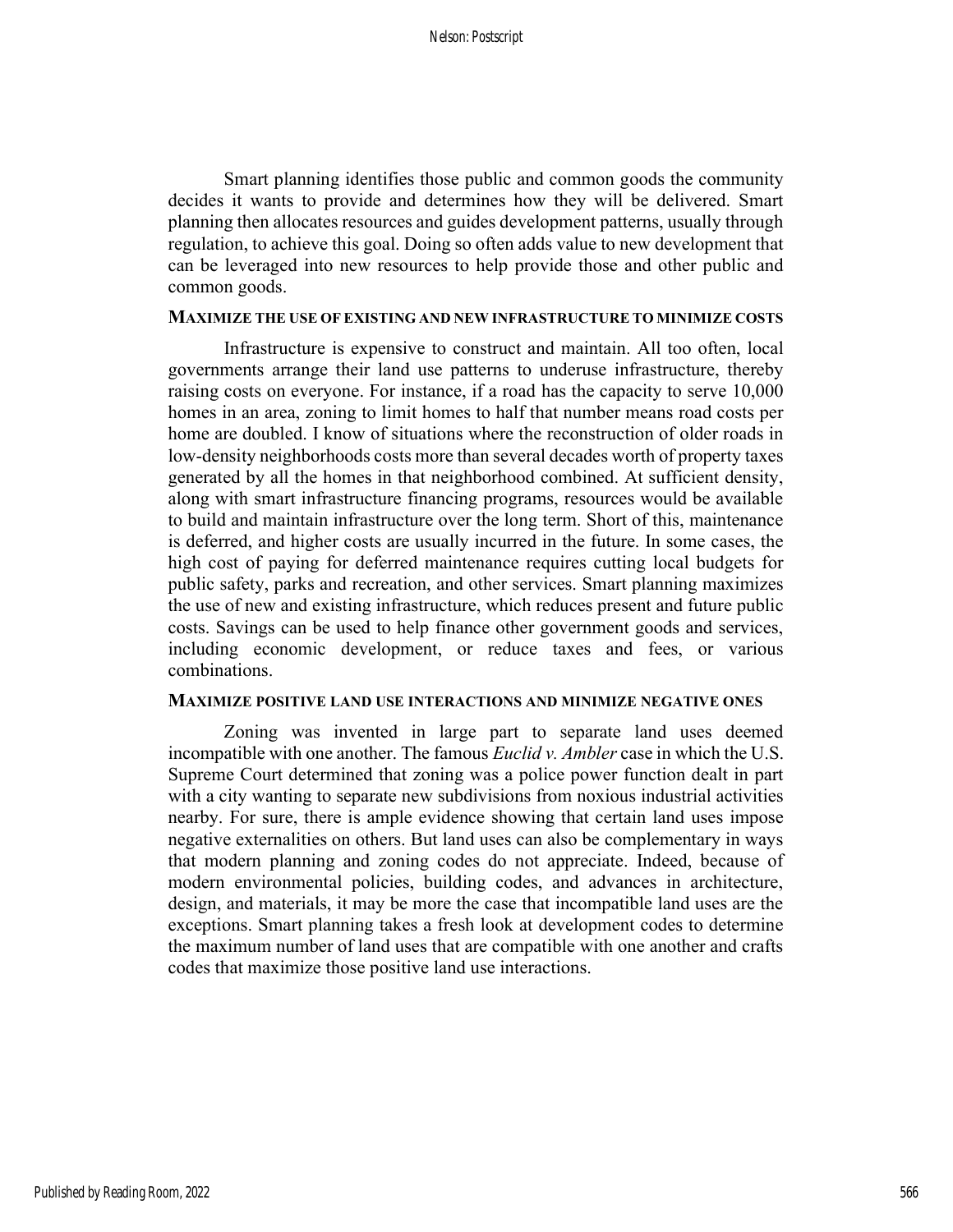#### EQUITABLY DISTRIBUTE THE BENEFITS AND BURDENS OF CHANGE

Planning that is socially just will find ways in which to fairly distribute the benefits and burdens of change equitably among constituents. Indeed, the AICP Code of Ethics requires planners to seek ways in which to do so:

We shall seek social justice by working to expand choice and opportunity for all persons, recognizing a special responsibility to plan for the needs of the disadvantaged and to promote racial and economic integration. We shall urge the alteration of policies, institutions, and decisions that oppose such needs.<sup>13</sup>

 This is potentially revolutionary if carried out fully, as it must be. We start by recognizing that much of our planning and development regulations are rooted in patently discriminatory practices, as shown by Richard Rothstein in The Color of Law.<sup>14</sup> There are sound arguments for reparations to help redress past harms. Going forward, as American society continues to change along racial/ethnic, age, education, and wealth dimensions, smart planning will be needed to characterize the nature of change and then craft plans and other policies that equitably distribute the benefits and burdens of that change.

# ELEVATE QUALITY OF LIFE

Research shows that mixed land uses, higher densities, and improved transportation and land use accessibility elevate quality of life in such ways as improving personal and public health, enhancing economic resilience, creating sense of community, and advancing well-being among others. We are far from having the number of communities that maximize quality of life that we should. My review of Community Preference Surveys conducted by the National Association of Realtors since 2004 reveals that while roughly half of American households want to live in walkable communities with a mix of housing opportunities, only a fifth do.<sup>15</sup> In other words, our planning and development institutions are underserving tens of millions of households. In this respect, smart planning is needed to help reshape existing communities and build new ones that elevate the quality of life for all Americans who want to live in mixed use, walkable communities with a range of housing choices. Research shows that doing so will advance quality of life of those millions of households.

<sup>13</sup> See https://www.planning.org/ethics/ethicscode/.

<sup>&</sup>lt;sup>14</sup> Richard Rothstein, The Color of Law: A Forgotten History of How Our Government Segregated America, Economic Policy institute (2017).

<sup>&</sup>lt;sup>15</sup> Daniel G. Parolek with Arthur C. Nelson, *Missing Middle Housing: Thinking Big and Building* Small to Respond to Today's Housing Crisis, Island Press (2020).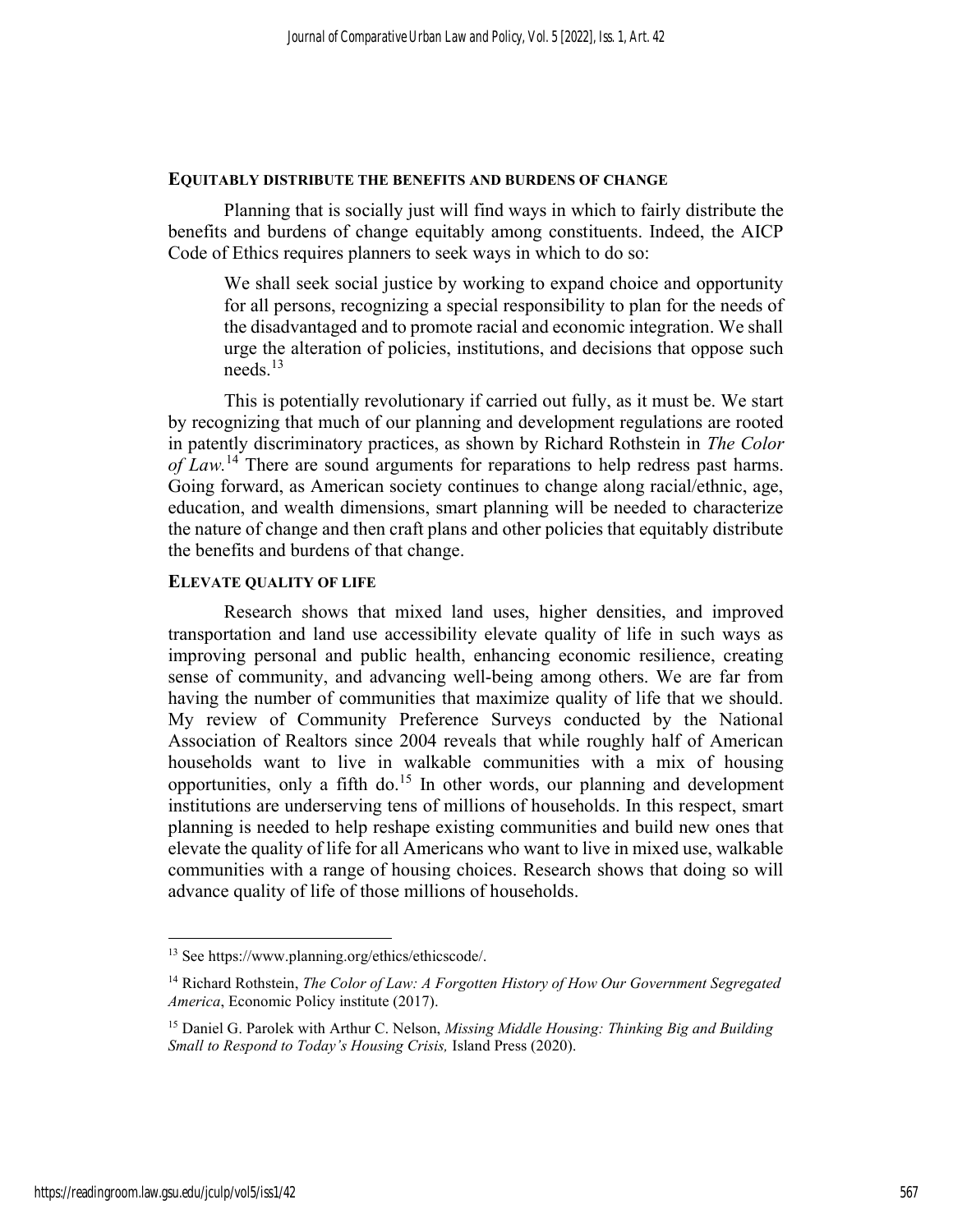#### PRESERVE CHOICES FOR FUTURE GENERATIONS

Lastly, there is an intergenerational component to smart planning that is rooted in sustainability. Conceptually, society needs to ensure that development "meets the needs of the present without compromising the ability of future generations to meet their own needs."<sup>16</sup> From a planning perspective, decisions to convert land from one use to another may foreclose future options. For instance, a decision to convert prime farmland into low density subdivisions removes that land from the supply of farmland available to meet the needs of future generations. It may also reduce the provision of the kinds of public goods noted earlier. If society deems such landscapes important to preserve for future generations, it must protect them through taxes, fees, regulations, and other means.

## **TRIBUTES**

 I dedicate this volume to the mentors, colleagues, and students who contributed to it. They have given me an agenda for building a changing world responsibly that will be a roadmap for the balance of my career. Thank you all!

 My passion for studying urban studies and planning was aided by Ken Dueker, my doctoral committee chair, and Jim Strathman, with whom I explored the extent to which Oregon's urban growth boundaries influenced real estate



markets in expected, and often unexpected, ways. Those were the days of punch cards, when one waited with bated breath to see whether the cards were punched correctly and then what the outcome meant, in both cases often requiring redoing batches of punch cards (a sample is shown on the left). During those years, David "Rocky" Johnson, a fellow doctoral student, housemate, and great friend, had an

immeasurable influence on focusing my passions. None of this would have happened without the College of Urban Affairs at Portland State University, founded by the late Nohad A. Toulan. We miss his wisdom and especially his humanity.

<sup>&</sup>lt;sup>16</sup> Gro Brundtland, Report of the World Commission on Environment and Development: Our Common Future, United Nations General Assembly document, A/42/427 (1987), p. 47. With others, I had the great personal privilege of spending a week with Brundtland on a study tour of Norway in 2009.